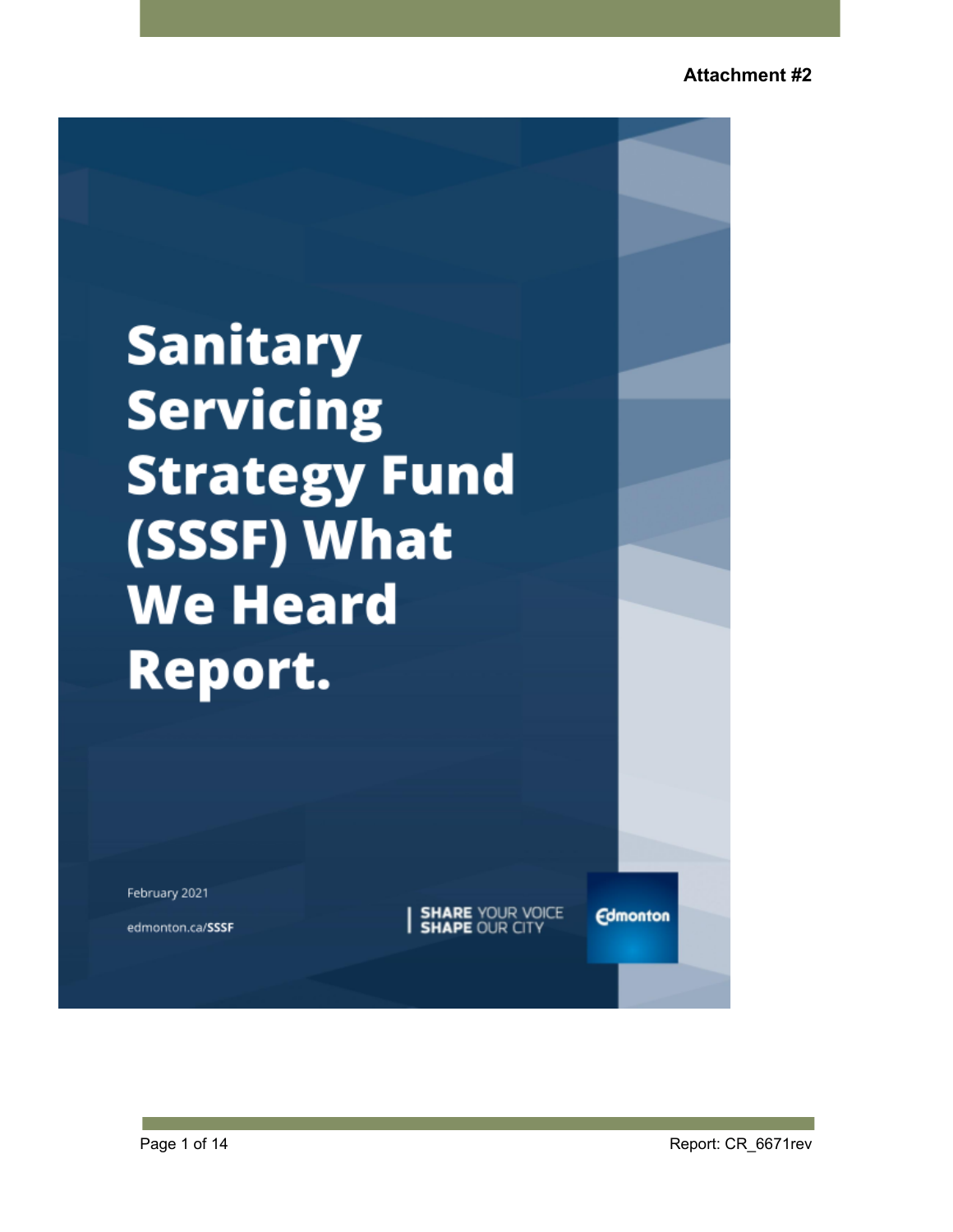# **TABLE OF CONTENTS**

| 1. Project Overview                         | PG <sub>3</sub> |
|---------------------------------------------|-----------------|
| 2. Public Engagement                        | PG <sub>3</sub> |
| 3. How We Engaged                           | PG <sub>3</sub> |
| 4. Who Was Engaged                          | PG 4            |
| 5. What We Asked                            | PG 4            |
| 6. What We Heard                            | PG <sub>6</sub> |
| 7. What Happens Next?                       | PG <sub>9</sub> |
| Appendix A - SSSF Governance Survey Results |                 |

**Tara**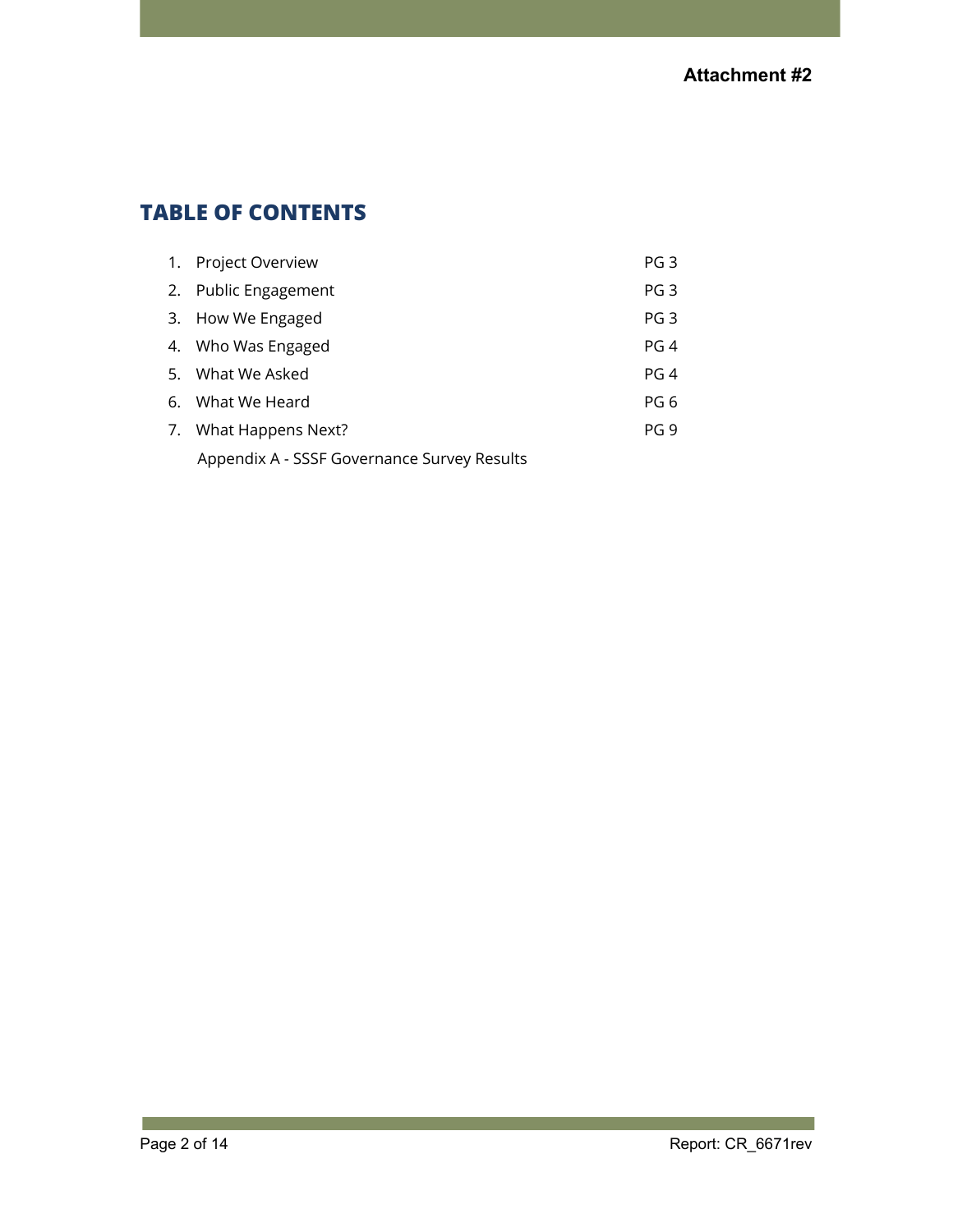## **A. Project Overview**

The Sanitary Servicing Strategy Fund (SSSF) is a program managed by the City that pays for the deepest and largest sanitary sewer tunnels in Edmonton. The fund has been in place for over 20 years and has allowed for the construction of essential sanitary pipes that support growth in Edmonton. The governance structure for the SSSF is being adjusted to reflect the City's organizational structure and the input of key stakeholders and the public. In response to a September 30, 2019 Executive Committee motion (CR 6671), City of Edmonton Administration (Administration) engaged the public and stakeholder groups on the SSSF.

## **B. Public Engagement**

Administration engaged public and stakeholder groups for feedback on how decisions related to the Sanitary Servicing Strategy Fund (SSSF) Program are made and shared. This engagement took place online, and was delivered through a survey and video conference meetings.

## **C. How We Engaged**

Public and stakeholder engagement on the project took place in October and November of 2020:

- Online Survey October 5 to 26, 2020
- Online Meetings -
	- The Public Online Meeting Engagement Session (November 10, 2020)
	- SSSF Oversight Committee Online Engagement (November 26, 2020)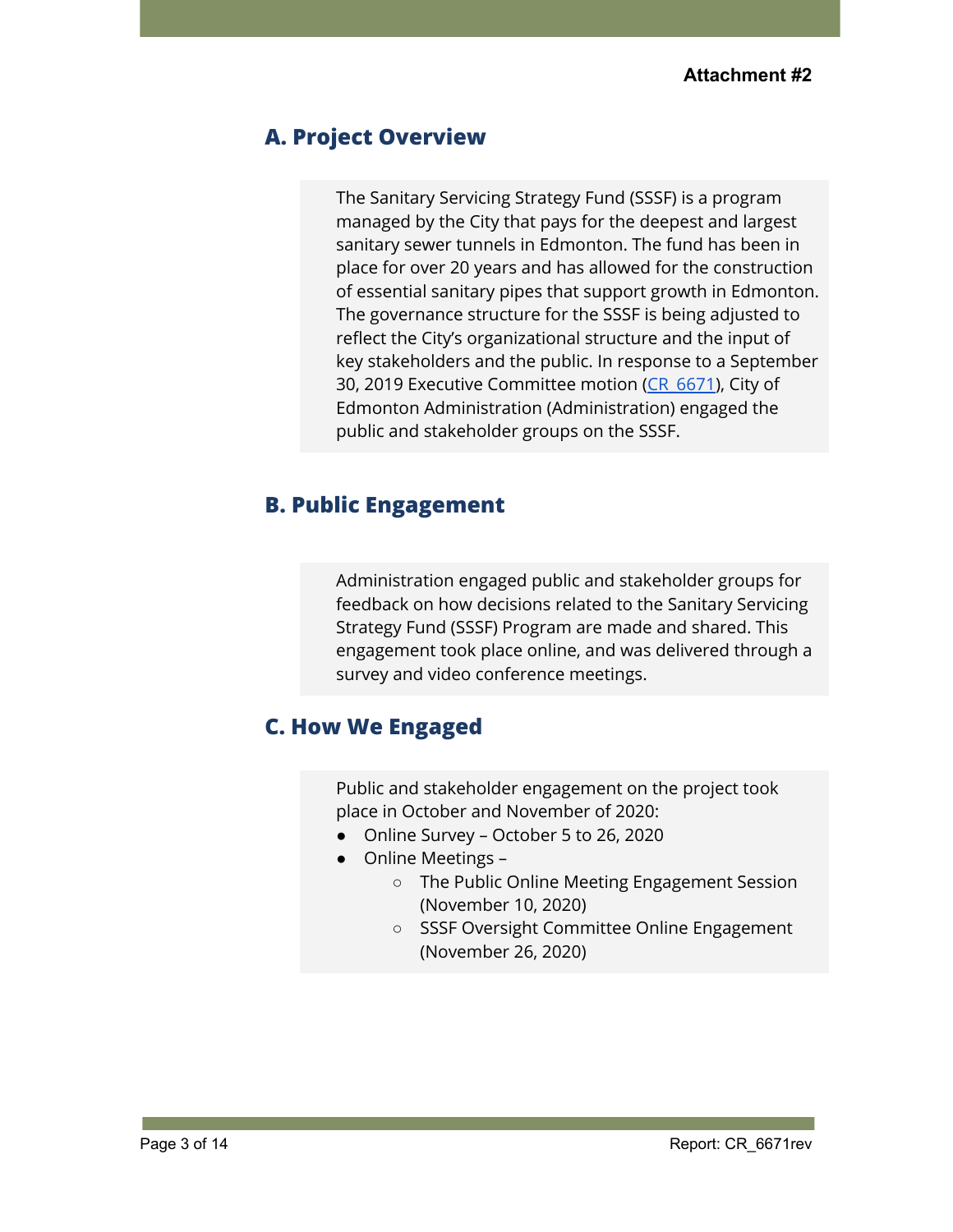# **D. Who Was Engaged**

#### **PUBLIC**

#### **ONLINE SURVEY**

The online survey was distributed to members of the Edmonton Insight Community, and an open link was provided on the City's website. This survey was made available online to all Edmontonians.

#### **ONLINE MEETING**

The public online meeting had 42 participants attend, many of whom participated in the online survey. The individuals who attended this meeting were invited to do so because they, or someone in their household, indicated their interest in attending through the online survey and provided a contact email address for engagement details to be sent.

#### **SSSF OVERSIGHT COMMITTEE MEETING**

On November 26, 2020 the SSSF Oversight Committee regular meeting was used as an opportunity to both present to and engage with the committee on the findings from the public online survey. In addition to City Administration, representatives from EPCOR and the development industry were present in the meeting.

**E. What We Asked**

## **Overview of Public Online Survey Questions**

#### **Participants were asked?**

● How participants search for information about city utilities and if they were able to find the information they were looking for?

*Public and stakeholder groups were engaged to solicit feedback on how decisions are made and shared related to the construction of the deepest and largest sanitary sewer tunnels.*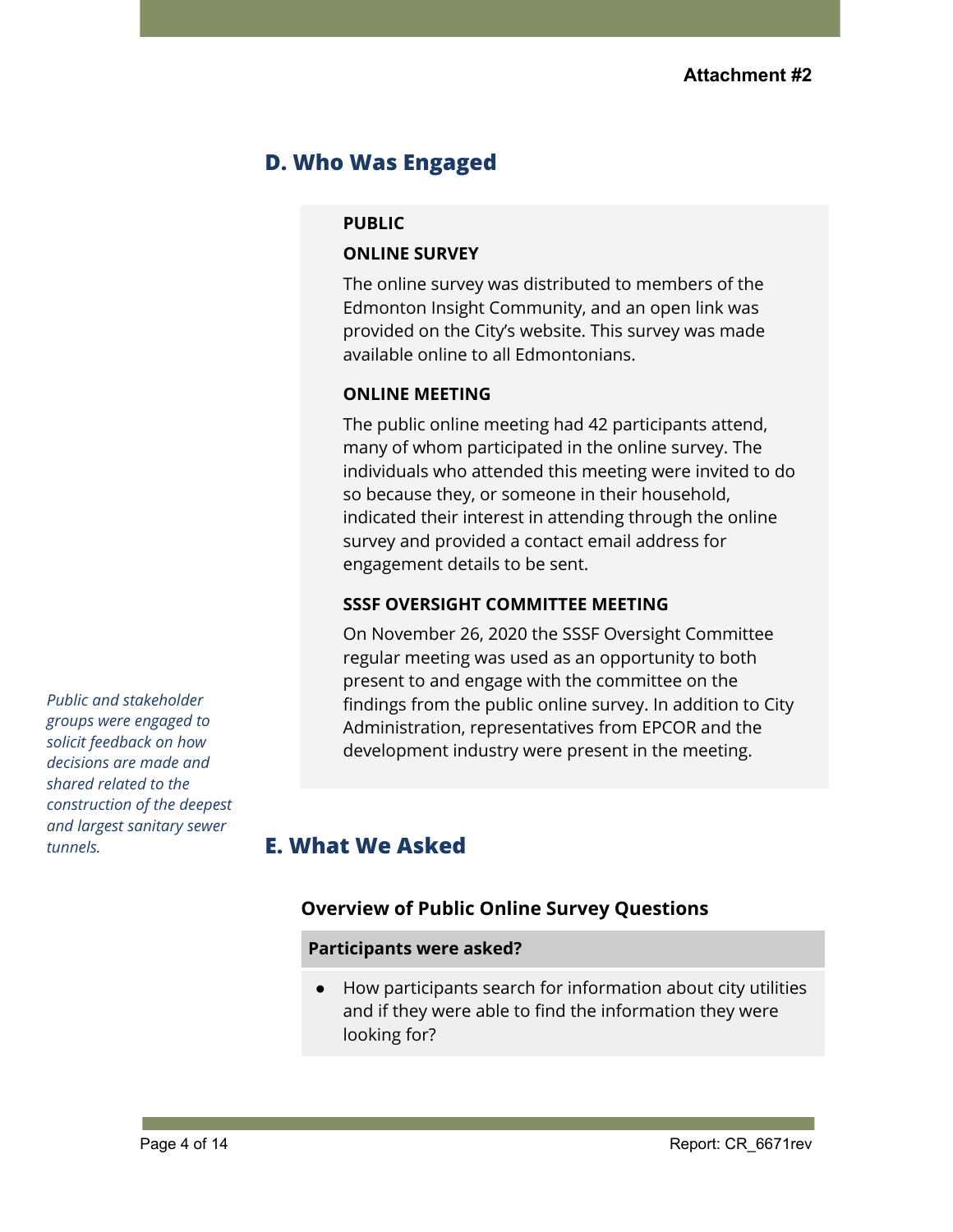- If participants had previously visited the SSSF website, did it have sufficient information / transparency on the SSSF and the type of information participants would like to receive or provide input on?
- At what stages in the SSSF planning process participants would you like to be informed?
- If they agree or disagree with the suggested amendment that would see decisions brought to Council when changes to the long term system strategy for the Sanitary Servicing Strategy Fund are needed?

| <b>Breakout Group A</b>                                                                                                                                                                                                        | <b>Breakout Group B</b>                                                                                                                                                                                                           |  |
|--------------------------------------------------------------------------------------------------------------------------------------------------------------------------------------------------------------------------------|-----------------------------------------------------------------------------------------------------------------------------------------------------------------------------------------------------------------------------------|--|
| Round 1                                                                                                                                                                                                                        |                                                                                                                                                                                                                                   |  |
| 1. Where is the confusion<br>on the roles and<br>responsibilities in the<br>management /<br>accountability of SSSF<br>and why?<br>How can the City create<br>2.<br>better awareness of<br>these roles and<br>responsibilities? | 1. What types of changes to the<br>long-term system plan (i.e.,<br>sanitary servicing strategy)<br>should be:<br>a. Elevated to Council for<br>approval?<br>b. Communicated to the<br>public but do not need<br>Council approval? |  |
|                                                                                                                                                                                                                                | <b>Round 2</b>                                                                                                                                                                                                                    |  |
| 1. When major changes<br>are identified for the<br>long-term sanitary<br>servicing strategy, how<br>should the City<br>communicate those<br>changes to the general<br>public?                                                  | Do the SSSF annual reports<br>1.<br>provide sufficient<br>information?<br>2. How can the City make this<br>information more readily<br>available, accessible, and<br>transparent?                                                 |  |

## **Public Online Meeting Discussion Questions**

**SSSF Oversight Committee Meeting Questions**

*A public online survey was made available to all Edmontonians.*

*Online meetings were used to provide interested individuals & stakeholders the opportunity to discuss and provide feedback.*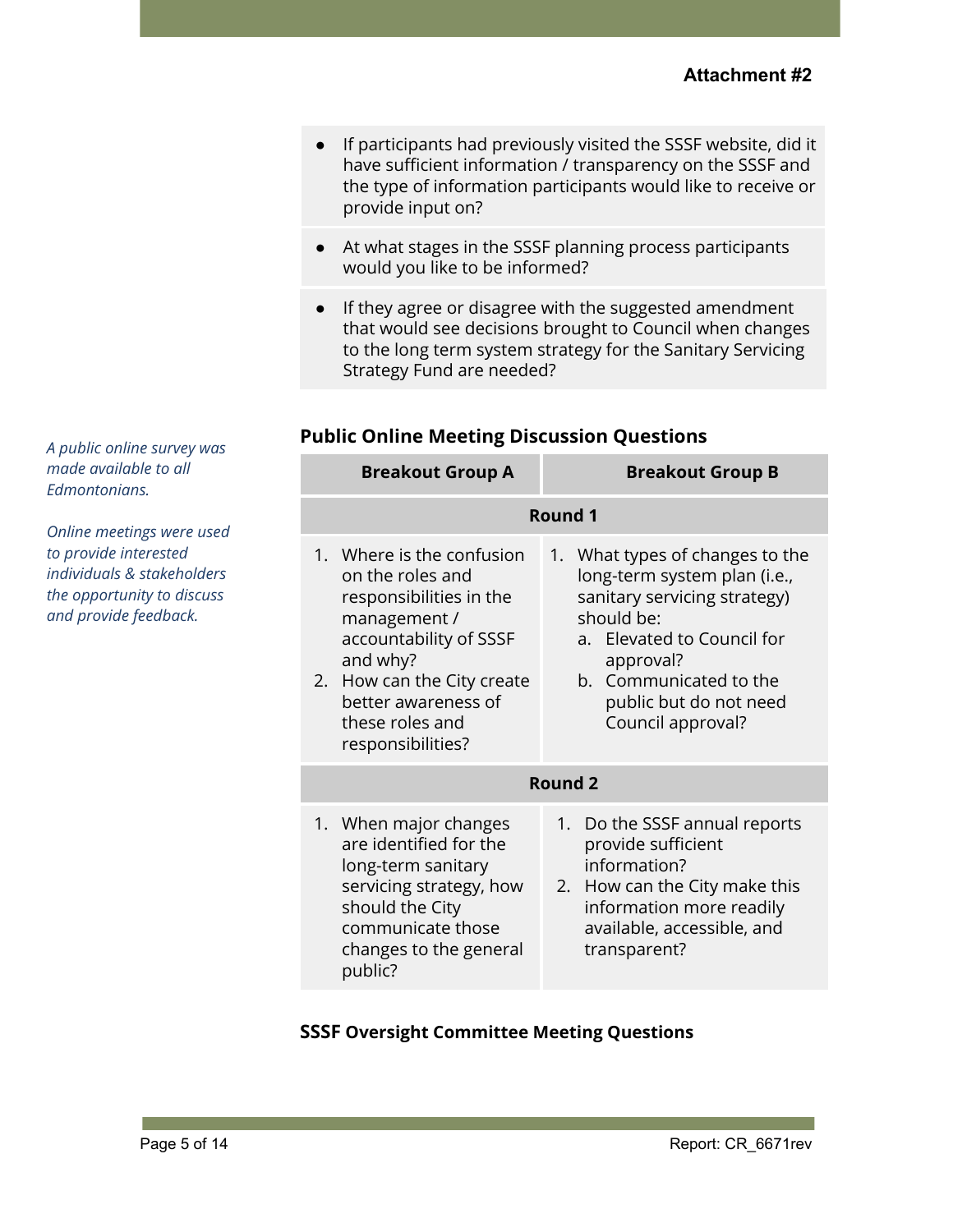- **●** Do you agree with the request for more transparency and communication around major changes to the overall sanitary sewer system? What opportunities and challenges do you envision?
- Please define what you believe to be a major change requiring public input or Council (Executive Committee) oversight?
- What approach should be considered with regards to the process to revisit South Edmonton Sanitary Sewer (SESS)?

## **F. What We Heard**

The following is a high level summary of themes outlining what was heard during the online survey, online public engagement and SSSF Oversight Committee Meeting. Additional details of What We Heard for these events can be found in the subsequent subheadings. Complete results from the online survey are available in Appendix A.

#### **Awareness**

- Most individuals were unaware that the SSSF existed or had limited awareness of the program prior to this engagement opportunity, which is also reflected in the results shown in the figure below, where only 10.5% of respondents had visited the SSSF webpage.
- Better awareness could be created by updating the SSSF website and providing plain language summaries of the Annual Report to highlight key information.
- The Oversight Committee appreciated that there is not a full understanding of the sanitary system in general and the SSSF component in particular.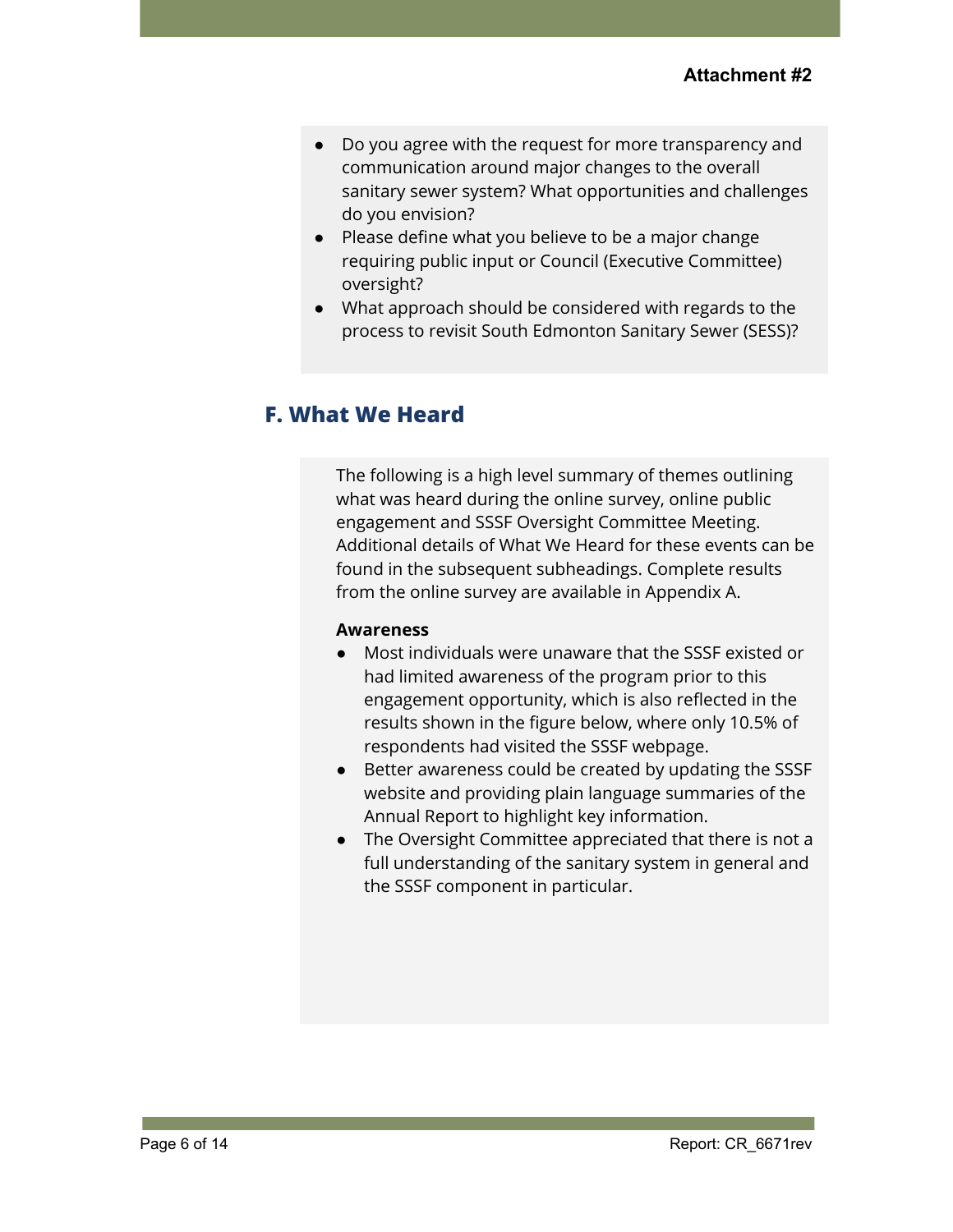

## **Information Availability and Communication**

- The public relies on multiple sources for information about SSSF.
- There was interest shown in being informed throughout all stages of sanitary projects.
- Information that should be communicated to the public includes:
	- Information about the program and associated projects, such as timing, duration, location, road closures or community impacts
	- Contact information where people could learn more about SSSF.
- The Oversight Committee members' past experiences with sharing information about SSSF had not triggered substantial public interest or media attention

As previously noted, the following figure reveals that participants would like to be informed throughout all stages of sanitary projects.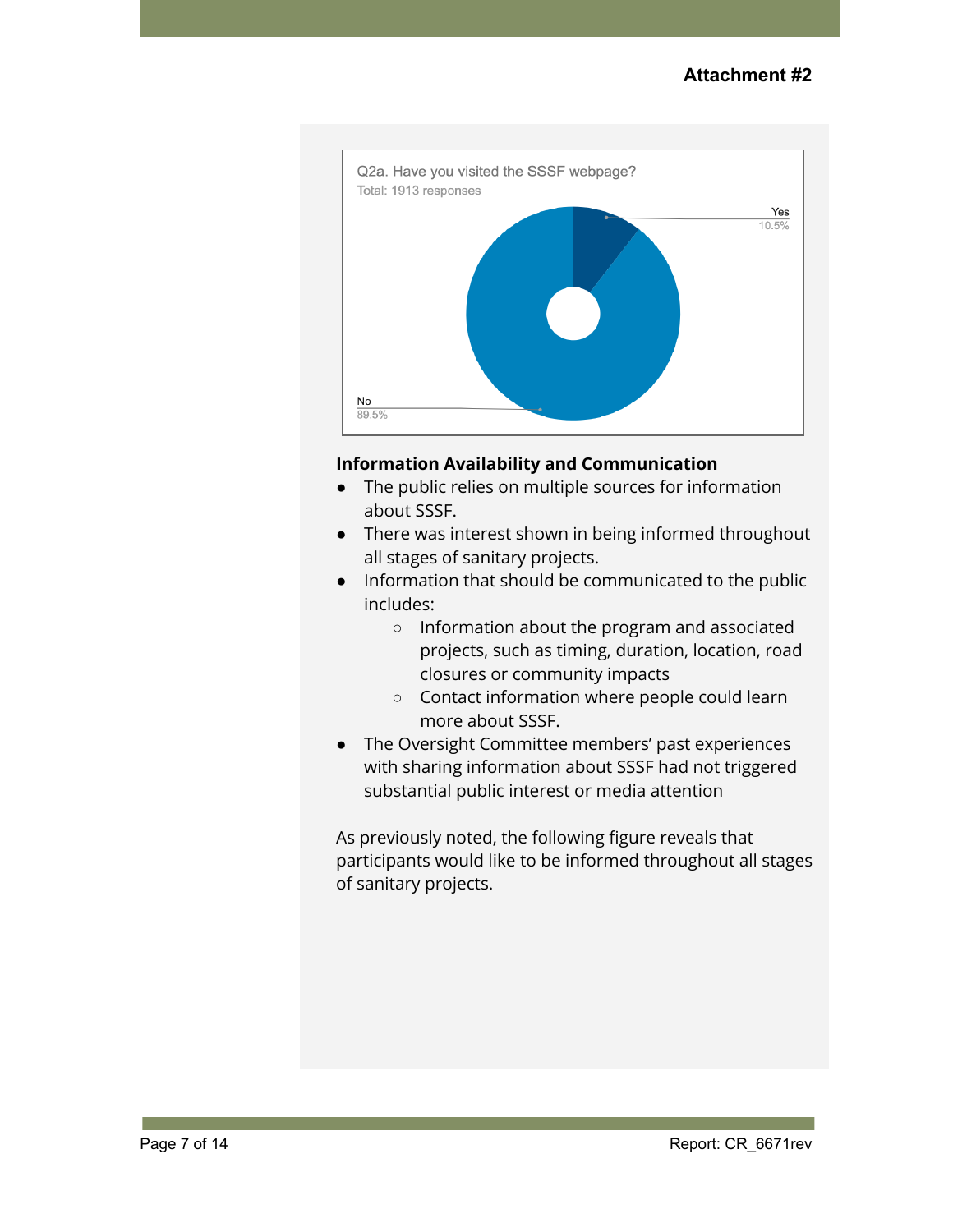

#### **Governance Amendments**

- As shown in the figure below, 75% of the 1,913 respondents of the online survey agreed with the suggested amendments to governance that would see decisions brought to Council that had the following impacts:
	- direct or indirect impacts utility rates or taxes
	- changes to the long-term system plan



- Participants felt that changes to the long term sanitary servicing plan should be elevated to Council when the change resulted in:
	- Removal of a trunk from the plan
	- Addition of a trunk from the plan
	- Major rerouting of an approved trunk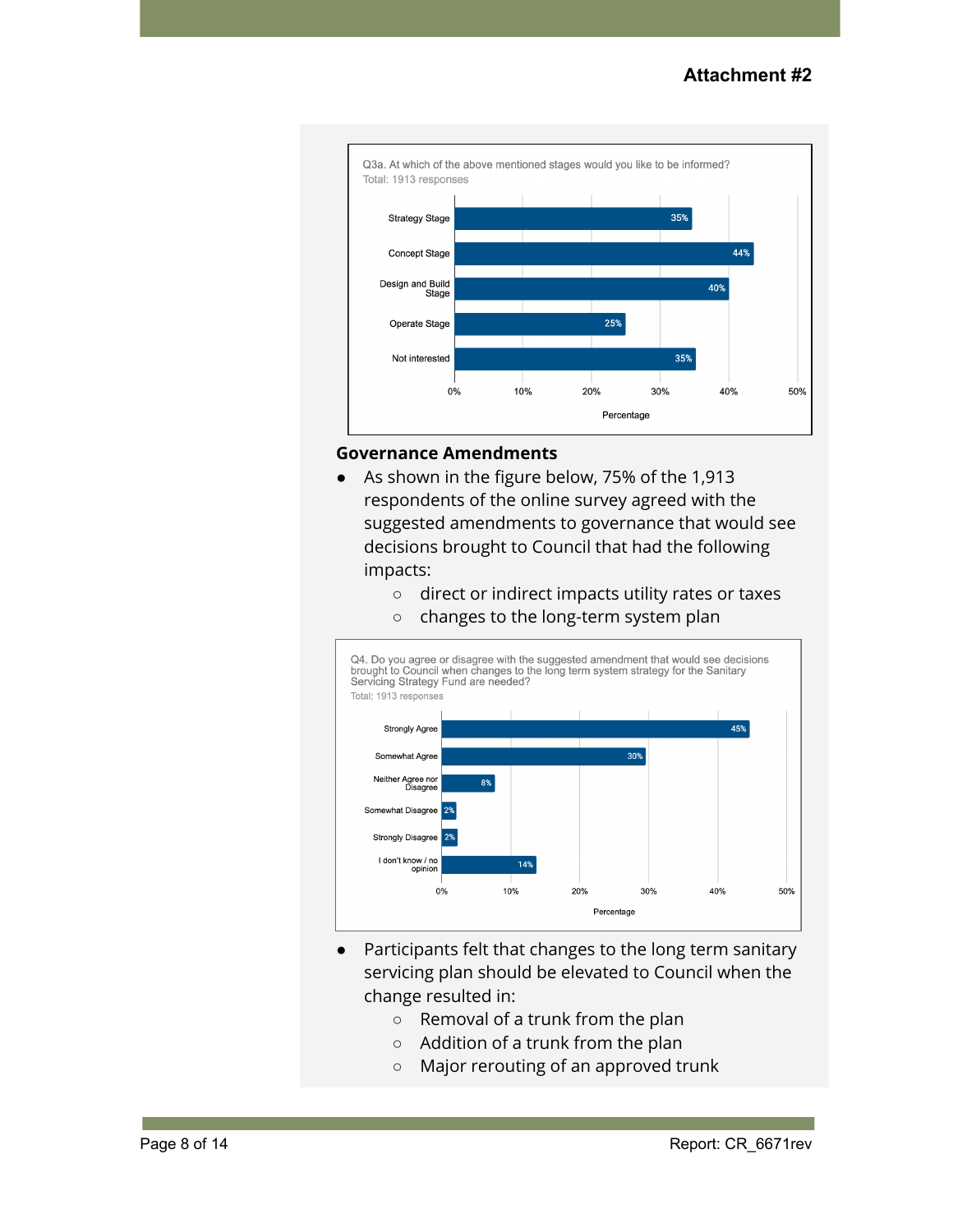The Oversight Committee supported changes that resulted in a major re-route that would deviate significantly from the long term system and would be more appropriate for Council review/approval

### **Confusion/Lack of Understanding/Education**

- There is public confusion regarding the purpose and functions of the SSSF
- There is a lack of understanding regarding the respective responsibilities of EPCOR and the City, and who is ultimately responsible for making what decisions
- Education is needed to address misinformation and misunderstanding of the SSSF
- The Oversight Committee supported the use of plain language and education materials for the general public and Council

#### **SESS Alignment**

- Many participants, with varying perspectives, wanted to know what are the options for revisiting the decision to reroute the SESS with public input
- The Oversight Committee noted that given the current status of the sanitary system, a planning decision for SESS is not required until early to mid-2030's
- The Oversight Committee also indicated that the focus is the next 10 years and the desire to leave long-term decisions open

# **G. What Happens Next?**

Administration will take what was heard and integrate it into the proposed governance options being presented to Council's Executive Committee on April 12, 2021.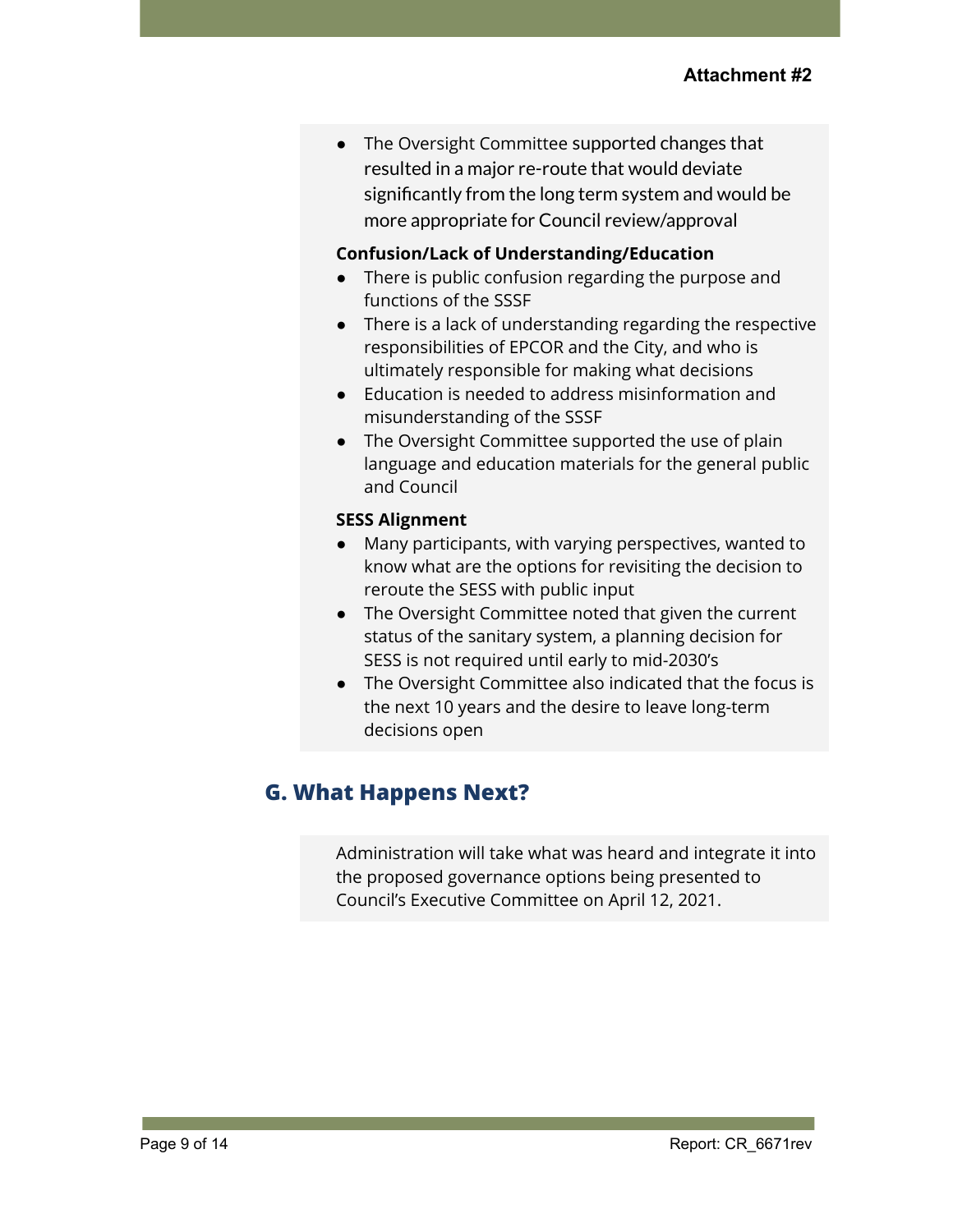## **Appendix A - SSSF Governance Survey Results SSSF [Governance](https://drive.google.com/file/d/1zMqFFmDfFHMVnSPZi1OnLDk3xf0We-oF/view?usp=sharing) Public Survey Results - Conducted in October 2020**

#### Summary: SSSF Governance Fund - Oct 2020

| $\boxdot$ Q1a                                                                                                                         |
|---------------------------------------------------------------------------------------------------------------------------------------|
| How do you search for information about city utilities, like sewer and water services, and utility projects?<br>Total responses: 1913 |
| City of Edmonton website<br>45% (865)                                                                                                 |
| Utility website (e.g. ATCO, EPCOR, Shaw, Telus, etc.)<br>34% (643)                                                                    |
| Social Media<br>7% (133)                                                                                                              |
| Newspaper/News<br>10% (195)                                                                                                           |
| Google/online search<br>22% (422)                                                                                                     |
| Other: please specify<br>4% (81)                                                                                                      |
| Don't know<br>1% (20)                                                                                                                 |
| I haven't tried to search for information on utility projects<br>39% (749)                                                            |
| $@$ Q1b                                                                                                                               |
| Were you able to find the information you were looking for?<br>Total responses: 1144                                                  |
| Yes<br>79% (907)                                                                                                                      |
| No<br>21% (237)                                                                                                                       |
| $\equiv$ Q <sub>1c</sub>                                                                                                              |
| Can you please identify what specific information you were seeking?<br>Total responses: 1144                                          |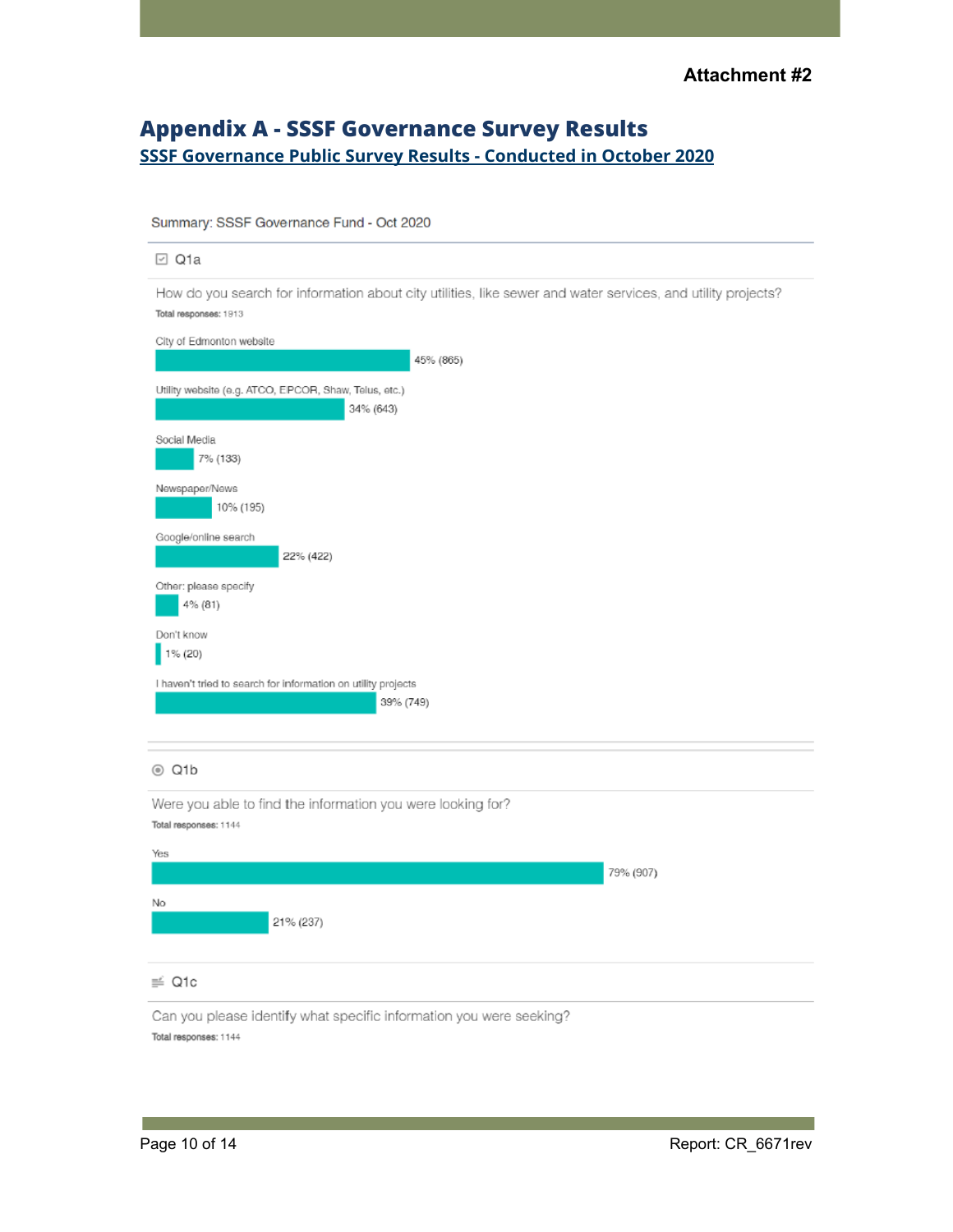## **Attachment #2**

| $@$ Q <sub>2a</sub>                                                                                                                                                                                                                                                                                                                                                                                                                                                |
|--------------------------------------------------------------------------------------------------------------------------------------------------------------------------------------------------------------------------------------------------------------------------------------------------------------------------------------------------------------------------------------------------------------------------------------------------------------------|
| Currently, the SSSF Oversight Committee communicates to the public about long-term plans and the status of current projects through the New Sanitary Trunk<br>Construction web page and SSSF annual report which are available on the City of Edmonton website. The webpage includes information about: . Background . Public<br>Engagement . Funding . Scope of the SSSF . Annual Reports . Email Contact Have you visited this webpage?<br>Total responses: 1913 |
| Yes<br>11% (201)                                                                                                                                                                                                                                                                                                                                                                                                                                                   |
| No                                                                                                                                                                                                                                                                                                                                                                                                                                                                 |
| 89% (1,712)                                                                                                                                                                                                                                                                                                                                                                                                                                                        |
|                                                                                                                                                                                                                                                                                                                                                                                                                                                                    |
| $@$ Q <sub>2</sub> b                                                                                                                                                                                                                                                                                                                                                                                                                                               |
| Do you believe the website provides sufficient information/transparency on the Sanitary Servicing Strategy Fund?<br>Total responses: 201                                                                                                                                                                                                                                                                                                                           |
| Yes<br>44% (B9)                                                                                                                                                                                                                                                                                                                                                                                                                                                    |
| No                                                                                                                                                                                                                                                                                                                                                                                                                                                                 |
| 22% (45)                                                                                                                                                                                                                                                                                                                                                                                                                                                           |
| No opinion<br>33% (67)                                                                                                                                                                                                                                                                                                                                                                                                                                             |
|                                                                                                                                                                                                                                                                                                                                                                                                                                                                    |
| $\boxdot$ Q3a                                                                                                                                                                                                                                                                                                                                                                                                                                                      |
| At which of the above mentioned stages would you like to be informed?                                                                                                                                                                                                                                                                                                                                                                                              |
| Total responses: 1913                                                                                                                                                                                                                                                                                                                                                                                                                                              |
|                                                                                                                                                                                                                                                                                                                                                                                                                                                                    |
| Strategy Stage<br>35% (662)                                                                                                                                                                                                                                                                                                                                                                                                                                        |
|                                                                                                                                                                                                                                                                                                                                                                                                                                                                    |
| Concept Stage                                                                                                                                                                                                                                                                                                                                                                                                                                                      |
| 44% (834)                                                                                                                                                                                                                                                                                                                                                                                                                                                          |
| Design and Build Stage                                                                                                                                                                                                                                                                                                                                                                                                                                             |
| 40% (766)                                                                                                                                                                                                                                                                                                                                                                                                                                                          |
|                                                                                                                                                                                                                                                                                                                                                                                                                                                                    |
| Operate Stage                                                                                                                                                                                                                                                                                                                                                                                                                                                      |
| 25% (477)                                                                                                                                                                                                                                                                                                                                                                                                                                                          |
| Not interested                                                                                                                                                                                                                                                                                                                                                                                                                                                     |
| 35% (673)                                                                                                                                                                                                                                                                                                                                                                                                                                                          |
|                                                                                                                                                                                                                                                                                                                                                                                                                                                                    |
|                                                                                                                                                                                                                                                                                                                                                                                                                                                                    |

#### $\equiv$  Q3b

Please elaborate on the type of information you would like to receive or provide input on: Total responses: 1913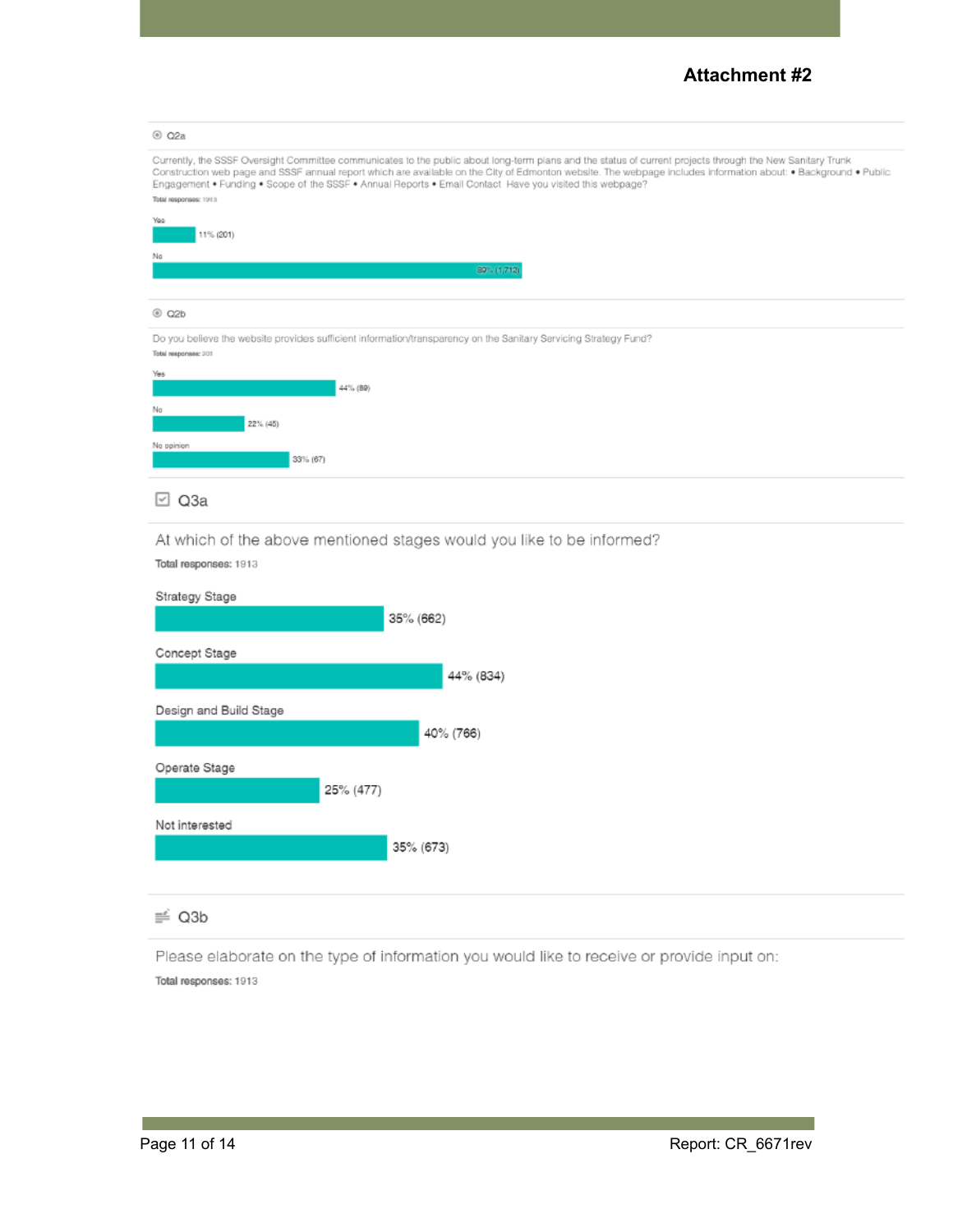### **Attachment #2**

#### $@$  Q4

At the September 30, 2019 Executive Committee meeting, the Sanitary Services Strategy Oversight Committee - Governance Options report proposed that the SSSF Oversight Committee retain the ability to manage the Sanitary Servicing Strategy Fund. In addition, the report proposed an amendment to have Council's Utility Committee provide input into any decision that could: . Directly or indirectly impact utility rates or taxes; AND . Cause changes to the long-term system plan. Do you agree or disagree with the suggested amendment that wou Servicing Strategy Fund are needed?



#### $\equiv$  Q5

Are there any other comments you would like to share about the governance and oversight of the large sanitary system projects that support growth within Edmonton? Total responses: 1913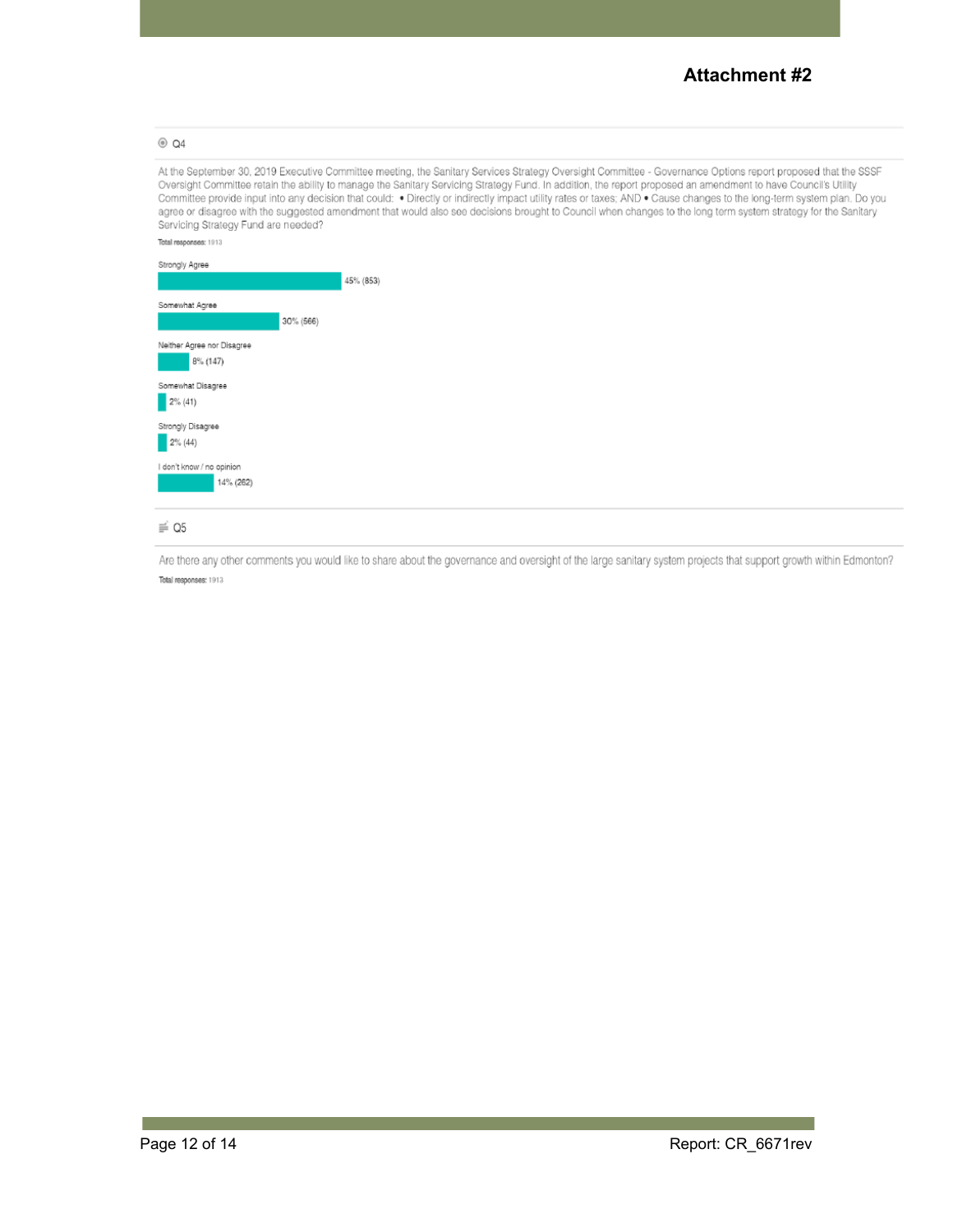